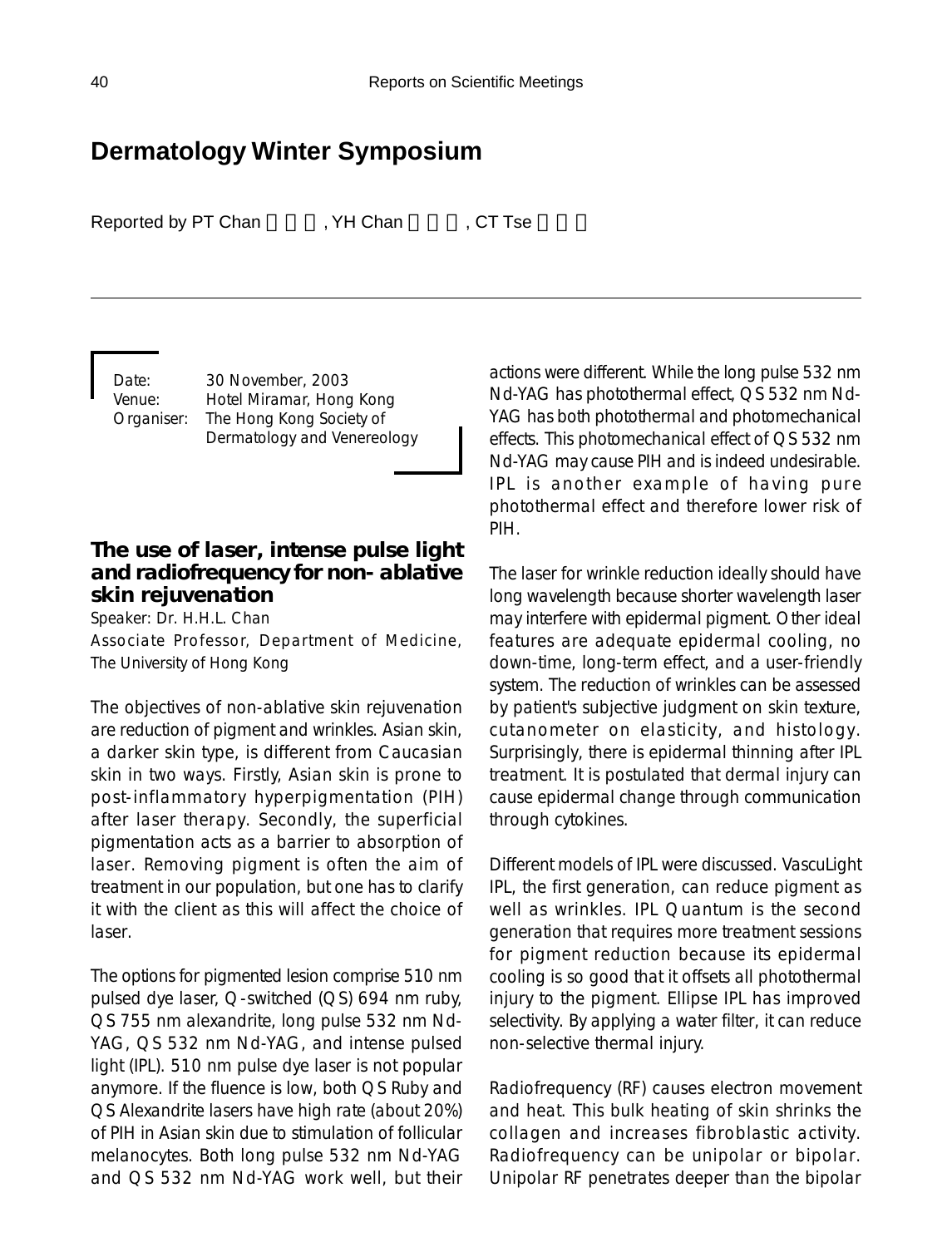one. It goes as deep as 7 mm in the skin and has been well proven for its efficacy in photorejuvenation. The effect of bipolar RF is less well proven, but it may work well in combination with **IPL**.

Despite the advances in IPL, one should not forget the other treatment modalities that may also maintain the long-term effect of rejuvenation. These include chemical peeling, microdermabrasion, Botox injection, filler injection, laser, and other surgical procedures.

#### *Learning points:*

*Reducing pigment and wrinkles are the two major objectives in non-ablative skin rejuvenation. These can be achieved by laser, intense pulse light or radiofrequency device.*

### **Chemical peel**

Speaker: Dr. S.Y. Yip Honorary Associate Professor, Department of Medicine, The University of Hong Kong

Chemical peels are classified by the depth of the procedure. The more superficial ones induce epidermal exfoliation only. Chemical peeling can suppress melanin formation, increase epidermal and dermal thickness, and stimulate the production of collagen, elastin and glycosaminoglycans ground substance. These will result in smoother, whiter, firmer and more elastic skin.

Before chemical peeling, one has to take a detailed history on the patient's lifestyle such as sun exposure, cosmetic use and smoking habit, past medical history and drug intake, prior skin disease and cosmetic surgery, plus any keloidal tendency. A baseline assessment of patient's face is also necessary under the following parameters: degree of pigmentation, actinic damage, oiliness, thickness, firmness and laxity.

Commonly employed chemical peeling agents are trichloroacetic acid 15-35%, α- or β-hydroxy acids, and Jessner's solution which contain resorcinol, salicylic and lactic acid in ethanol. The depth of wounding during chemical peeling was determined by the type, strength and amount of agent used plus the technique of operator. The target depth of peeling has to be personalised and depends on the skin pathology and its depth, and skin thickness of individual patient. Pre- and post-peeling skin conditioning involve sun protection with sunscreen and physical barriers, use of cleansing lotion and toners, depigmenting agents such as hydroquinone and azelaic acid, vitamin A derivatives such as tretinoin and adapalene, plus vitamin C and E. Possible complications of chemical peeling include prolonged erythema, exfoliation, milia formation, acne flare, wound infection, delayed healing, scarring, pigmentary changes etc. Deeper peeling which involves mid-reticular and deep dermis tends to have higher risk.

#### *Learning points:*

*Chemical peeling is a cosmetic procedure which can improve skin colour, texture and appearance. However, careful history taking and pretreatment assessment plus pre- and post-procedure skin care are important for successful results. One also has to bear in mind the possible complications.*

## **Contact dermatitis due to cosmetic and skin care product**

Speaker: Dr. T.Y. Lee

Honorary Associate Professor, Department of Medicine, The University of Hong Kong

The prevalence of contact dermatitis varies with time and place, as there are differences in customs and habits of cosmetic use. A prevalence of 5.4% has been reported in all patch-tested patients in the United States. In Hong Kong, a clinic-based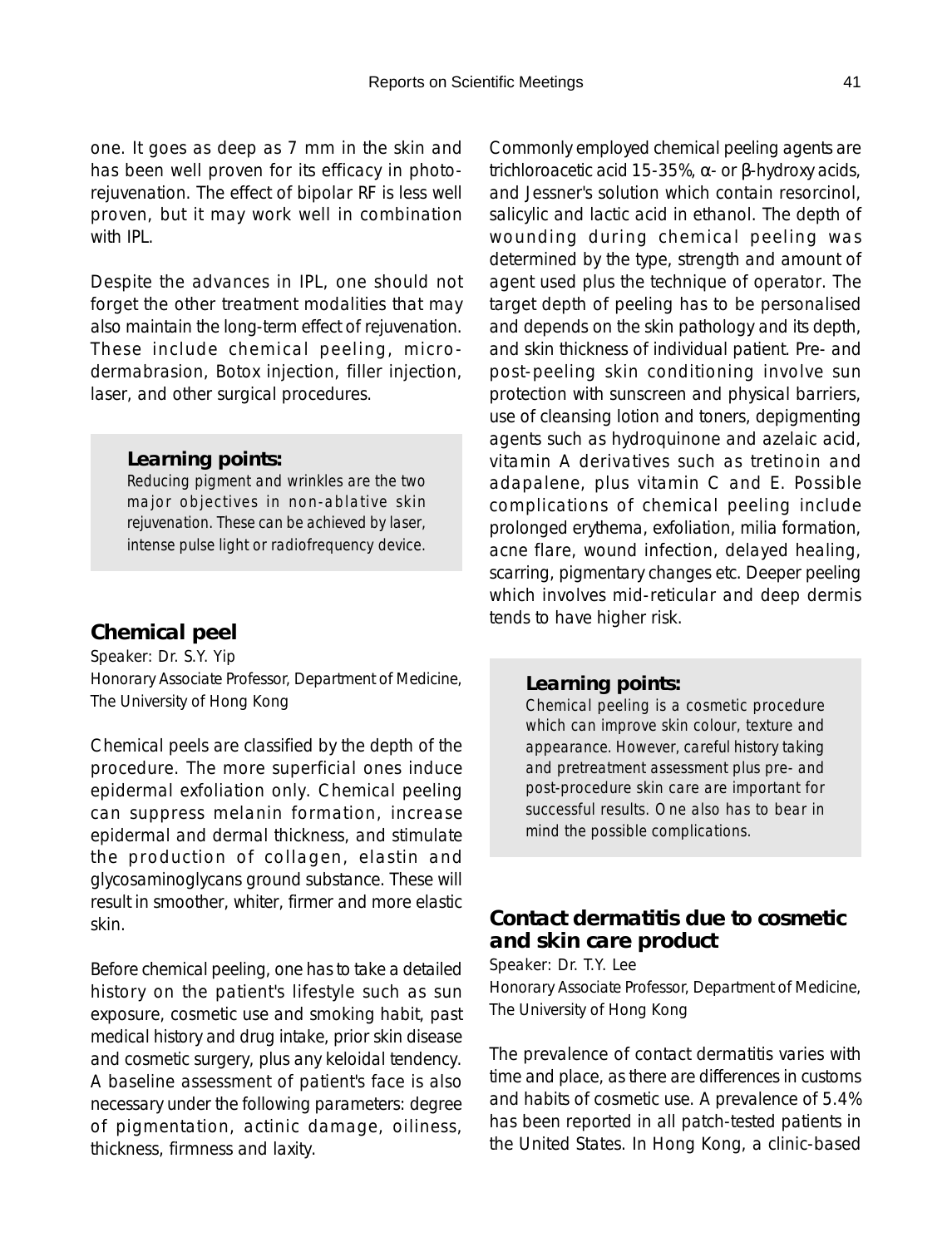study by the speaker revealed 6.5% of those patchtested were allergic to cosmetics which ranked fourth in the causes of contact dermatitis. Adverse reactions to cosmetics include contact dermatitis, contact urticaria, pigmentary changes, acneiform eruptions and changes in hair and nail. The following discussions concentrate on contact dermatitis to cosmetics.

Fragrance is the commonest cause for contact dermatitis. It is present in perfumes and other skin care products. A local survey in Hong Kong shows 19.5% of contact dermatitis patients have fragrance mix allergy. Preservatives are the second most common culprit. Preservatives are used to prevent growth of microorganisms and include kathon CG, thimerosal, formaldehyde, quaternium-15, parabens and imidazolidinyl urea. Of these, a prevalence of 8.9% for kathon CG and 6.7% for thimerosal were found in a small-scale survey done by the speaker in 1998 in Hong Kong.

Lanolin is a mixture of esters and polyesters of high molecular weight alcohol and fatty acids. It is used as an emollient and emulsifier in cosmetics. It is an important sensitiser in skin with preexisting eczema. However, it is usually harmless to normal skin. Anti-aging and bleaching agents contain alpha-hydroxy acids, beta-hydroxy acids and retinoids. They are, therefore, potential irritants to the face. Hair products with allergic potential include hair permanent, which is used to change hair configuration, and hair dyes. The five common dyes are permanent, semipermanent, temporary, vegetable, and metallic hair dyes. Only the first two dyes are common causes of contact dermatitis. *p*-Phenylenediamine is commonly used in permanent hair dyes. It is packaged to the customers as monomers, which form polymers after reaction with hydrogen peroxide. Sensitisation can be apparent only after few months to years because it is used as a rinse-off product. Temporary tattoos seldom cause contact dermatitis, but when it occurs, the darker colour dyes are usually responsible as they contain *p*-Phenylenediamine.

Treatment of contact dermatitis entails symptomatic therapy with topical steroid, oral antihistamine and identification of the culprit. A thorough history is important to identify the most likely source. Patch test or photopatch test can be used for suspected allergic contact or photocontact dermatitis. If the results are negative but the culprit is strongly suspected, open test and use test can be done.

#### *Learning points:*

*Patch test is necessary in the management of contact dermatitis, as clinical features can be misleading. Identification of the culprit is important, as contact dermatitis is potentially curable.*

### **Botox and fillers**

Speaker: Dr. F.W.Y. Ho Specialist in Plastic Surgery, St. Teresa's Hospital, Hong Kong

A number of factors account for the changes of facial aging. These include wrinkles, loss of elasticity, gravity, soft tissue loss and bone loss. Management of facial aging is oriented towards the underlying changes. Documentation with clinical photography is also warranted. Approaches employed for anti-aging management include a wide variety of skin care products, intense pulse light, botulinum toxin injection, fillers, non-ablative laser therapy, radiofrequency resurfacing, liposuction and face lift. The following discussion concentrates on fillers and botulinum toxin injection.

Fillers can be employed for correction of wrinkles due to static change in skin and subcutaneous tissue. It can also be used for augmentation in facial enhancement. Permanent fillers include polyacrylamide, artecoll and silicone. Since it is permanent, any problems such as over-correction and misplacement are difficult to treat. Therefore temporary fillers are more popular. Temporary